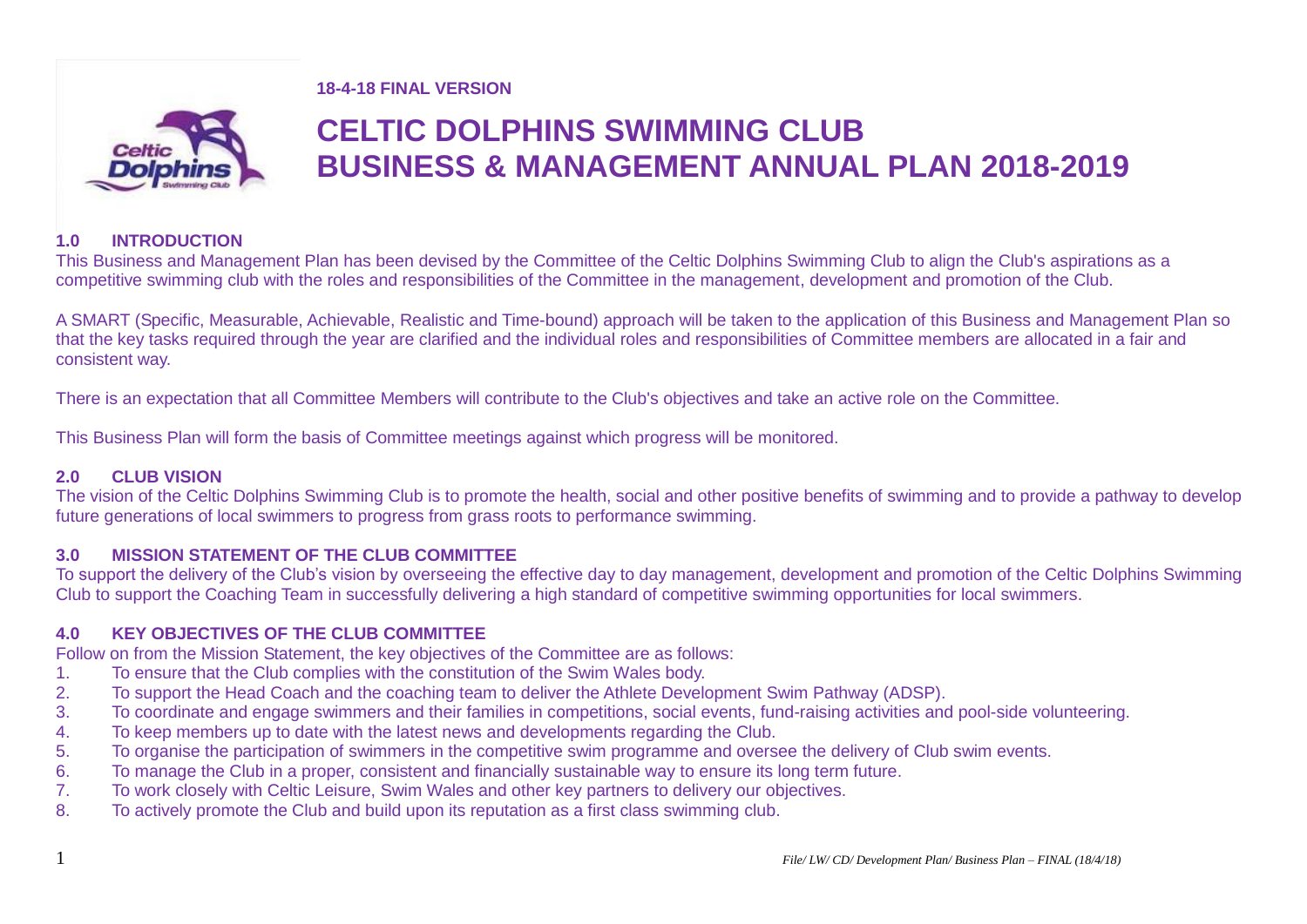# **5.0 BASELINE INFORMATION**

The Committee will endeavour to work to delivering these key objectives on the basis of the following baseline information which captures the performance of the Club over the previous year.

## **1. Membership**

- a. As of March 2018 Club membership was at 56 swimmers.
- b. 46 swimmers are progressing through the 'Club Potential' structure.

#### **2. Competitions**

- a. 6 swimmers qualified for the Welsh age group championships
- b. 7 swimmers qualified for Summer National
- c. 9 swimmers qualified for Summer Development Meet
- d. 23 swimmers competed at the Sub-Regional Championships
- e. 8 swimmers qualified for Swim Wales Winter Championships
- f. 26 swimmers competed at the West Wales Regionals
- g. 5 swimmers achieved regional gold medals
- h. The Club participated in 20 swim competitions during 2017-2018 (including the Arena League). 8 of these were open meets and 3 were organised by Swim Wales, 2 were regional events and 5 were championship fixtures.
- i. The Club participated in the Arena League.

## **3. Volunteers**

- a. Last year 5 volunteers trained as time-keepers.
- b. The total number of qualified timekeepers within the Club is 10.
- c. The Club currently has 1 Level 1Judge supporting competitions on behalf of the Club. 2 members are in the process of attaining accreditation.
- c. The Club benefits from 8 coaches who coach the training sessions on a regular basis. 3 of these are paid, 1 is part paid/ part volunteer and the remainder are volunteers.

#### **4. Events**

- a. 3 social events i.e. the Club Presentation Evening, Summer BBQ and Duck Race and Halloween Disco were organised in 2018-2019.
- b. The Club delivered 2 of its own swimming events i.e. the Club Championships in September and Sprint Meet in January.

# **5. Funding**

- a. The Club secured 1 sponsor for the continued sponsorship of its website at £250. No event sponsorship was attained this year.
- b. There were 228 entries to the Celtic Dolphins Sprint Meet.
- c. 1 grant application for external funding via Community Chest was made at the end of March 2018 with a decision pending in May 2018.

### **6. Communications & Reputation**

- a. The average number of websites hits each month is 1,512 in the previous year.
- b. On average Facebook is updated four times a week.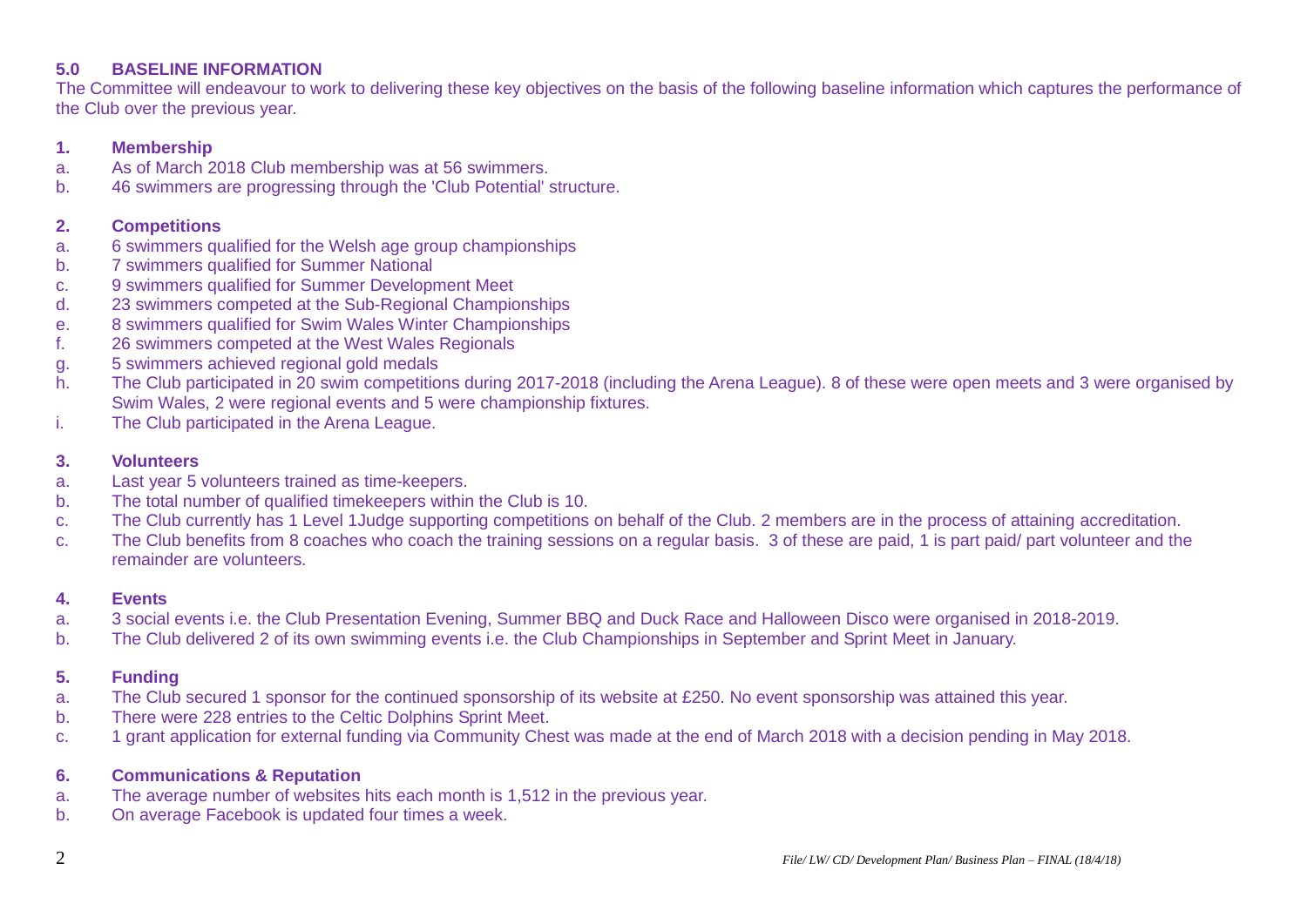c. The Celtic Dolphins Facebook page has 212 likes.

# **7. Club Finances & Fees**

- a. Development Squad (1-7 hours per week) £30.00 per month.
- b. Competitive Squad (8 plus hours per week) £40.00 per month.
- c. Swim Wales Membership £34.00 per year.
- d. Celtic Dolphins Club Membership £16.00 per year.
- e. End of year financial position at approx. £5,000 in credit.

# **8. Customer Survey Results**

The results of the Membership Survey that was undertaken in June 2017 are summarised below:

- a. The total number of completed surveys submitted was 23 returns which represents 36.5% of the total membership of 63 (as at 5/7/17).
- b. 95.5% rated the coaching as Excellent or Good.
- c. 47.8% rated the facilities as Good, 43.4% rated them Average and 8.6% rated them as Below Average.
- d. 95.5% rated training as Excellent or Good.
- e. 99.9% rated communications with members as Excellent or Good
- f. 86.6% rated the Club's value for money as Excellent or Good.
- g. 95.4% of members said they would recommend the Club.

## **9. Other Factors**

- a. Pontardawe Swimming Pool underwent a refurbishment mainly of its customer reception area.
- b. The Club Potential scheme was introduced and has increased the training days available from one to two sessions within the year.
- c. A swimmers Code of Conduct was introduced to encourage positive behaviour among swimmers.
- d. During the Club's Annual General Meeting (AGM) held in March 2018, an extended presentation was given to members by the Head Coach about the Club's performance and how the structure of training and competitions has been designed to maximise swimmers potential.

# **6.0 THE 2018/19 COMMITTEE**

At the Club's last AGM the following personnel were appointed to the Committee:

Lisa Wells (LW): Chair <br>
Joanne Holdsworth (JH): Fixtures & Membership Secretary 
Lisa Phillips (LP): General Secretary<br>
Ceri Owen (CO): Treasurer Joanne Holdsworth (JH): Fixtures & Membership Secretary Diana Cleave (DC: Welfare Officer (non-voting member) Simon Thomas (ST): Committee Member Dai Thomas (DT): Executive Committee Member & Head Coach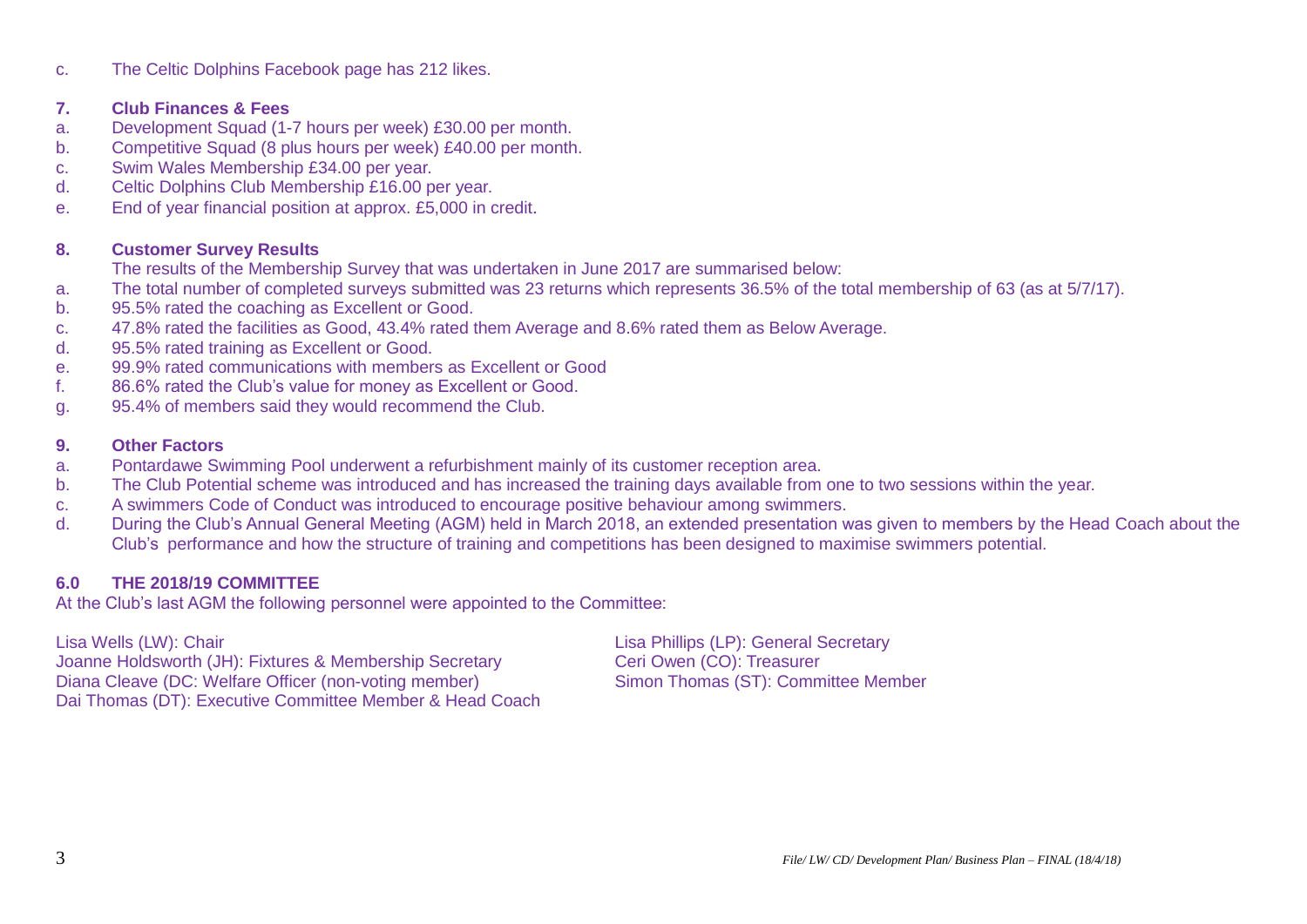# **7.0 OUR PLAN FOR 2018-2019**

Commencing from 1<sup>st</sup> April 2018 until 31 March 2019, the following Business and Management Plan has been devised by the Committee to build upon the baseline performance of the Club above and to focus on those issues that are most pertinent to the Club going forward.

| <b>Matters/ Issues to be dealt with</b>                                                                                                | <b>Target date for</b><br>completion          | <b>Measure(s) of</b><br><b>SUCCESS</b>                                                                         | <b>Com'tee</b><br><b>Member lead</b> | <b>Progress/ Monitoring</b> |
|----------------------------------------------------------------------------------------------------------------------------------------|-----------------------------------------------|----------------------------------------------------------------------------------------------------------------|--------------------------------------|-----------------------------|
| 1. Membership To keep the membership of the Club up to date and grow the numbers of members joining the Club where appropriate         |                                               |                                                                                                                |                                      |                             |
| a. To ensure new swimmers joining the Club via<br>Club Potential or direct are registered with Swim<br>Wales.                          | Ongoing - as and when a<br>new swimmer joins. |                                                                                                                | <b>JH</b>                            |                             |
| b. To register existing swimmers annually with<br>Swim Wales.                                                                          | February/ March 2019.                         | - No. of re-joiners.                                                                                           | <b>JH</b>                            |                             |
| c. Develop and undertake an annual Customer<br>Satisfaction Survey to seek views on the Club<br>and its activities.                    | May 2018.                                     | - No. of surveys<br>returned.<br>- Customer<br>satisfaction<br>ratings.                                        | LW                                   |                             |
| 2. Competitions To deliver an exciting programme of competitive swim events                                                            |                                               |                                                                                                                |                                      |                             |
| a. Oversee the delivery, promotion and<br>administration of the agreed competition<br>programme and deal with queries from<br>members. | <b>According to fixtures</b><br>programme.    | - No. of entries<br>made.                                                                                      | JH, DT & LW                          |                             |
| b. Organise the annual Club Championships.                                                                                             | Sun 23 September 2018.                        | - Number of<br>entries.<br>- Feedback from<br>participants.<br>- Income derived.<br>- No. of PB's<br>achieved. | All                                  |                             |
| c. Organise the annual Celtic Dolphins Sprint<br>Meet.                                                                                 | Sunday 6 January 2018.                        | - Number of<br>entries.<br>- Feedback from<br>participants.<br>- Income derived.<br>- No. of PB's<br>achieved. | All                                  |                             |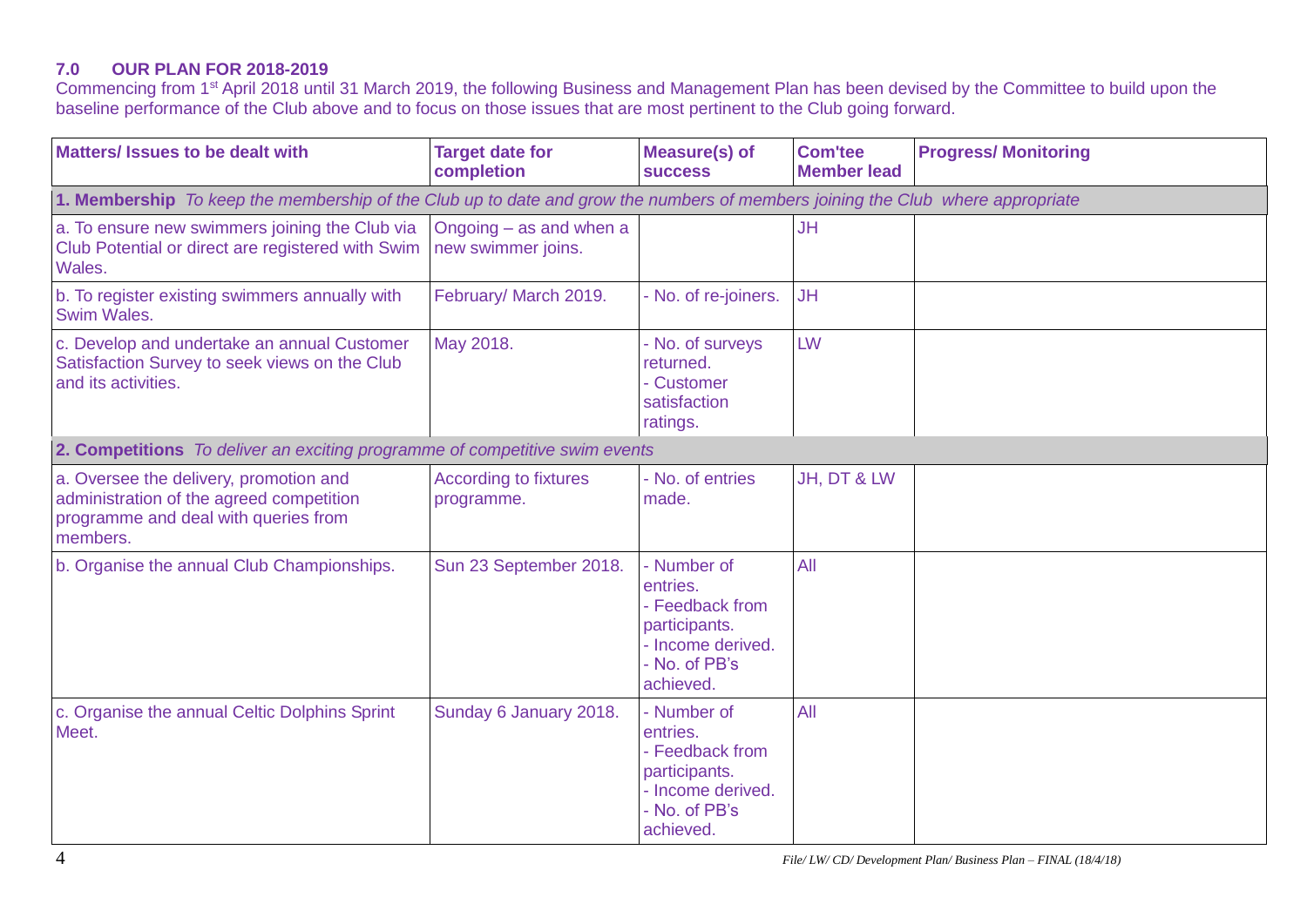| d. Ensure all swimmers compete on a regular<br>basis.                                                                                                                      | <b>Monitor during Committee</b><br>meetings | - All swimmer<br>compete according<br>to the minimum<br>threshold set. | <b>JH</b>                |  |  |  |
|----------------------------------------------------------------------------------------------------------------------------------------------------------------------------|---------------------------------------------|------------------------------------------------------------------------|--------------------------|--|--|--|
| To ensure that the Club complies with the constitution of the Swim Wales body<br>3. Welfare                                                                                |                                             |                                                                        |                          |  |  |  |
| a. To ensure that all new members submit a<br>Code of Conduct form to confirm their<br>agreement.                                                                          | Ongoing                                     | Up to date spread-<br>sheet maintained.                                | <b>DC</b>                |  |  |  |
| b. To monitor compliance with the Club's Code of<br>Conduct among swimmers and to oversee the<br>appropriate action regarding non-compliance.                              | Ongoing                                     | <b>Prompt action</b><br>taken to avoid<br>escalation of<br>issues.     | <b>DC</b>                |  |  |  |
| c. Ensure all poolside personnel have update to<br>date DBS certification.                                                                                                 | Ongoing                                     | Up to date spread-<br>sheet maintained.                                | <b>DC</b>                |  |  |  |
| d. Designated Team Managers to attend swim<br>meets to manage and ensure the welfare of the<br>team on poolside.                                                           | <b>During meets</b>                         |                                                                        | JH (& Jamie<br>Phillips) |  |  |  |
| 4. Volunteers To engage with the swimmers and their families to encourage more volunteers to assist with Club activities particularly poolside coaching and<br>officiating |                                             |                                                                        |                          |  |  |  |
| a. Devise and maintain a register of volunteers<br>actively supporting the Club                                                                                            | Quarter 1.                                  | - Overall no. of<br>volunteers<br>supporting the<br>Club.              | <b>LP</b>                |  |  |  |
| b. Maintain the number of qualified volunteer<br>coaches to support training.                                                                                              | Quarter 4.                                  | - Overall no. of<br>qualified coaches.                                 |                          |  |  |  |
| c. Maintain the number of qualified time-keepers<br>to support Club meets.                                                                                                 | Quarter 4.                                  | - Overall no. of<br>qualified time-<br>keepers.                        |                          |  |  |  |
| d. Increase the number of Level 1 Judges<br>available to support the swim programme.                                                                                       | Quarter 4.                                  | - Overall no. of<br>qualified Level 1<br>Judges.                       |                          |  |  |  |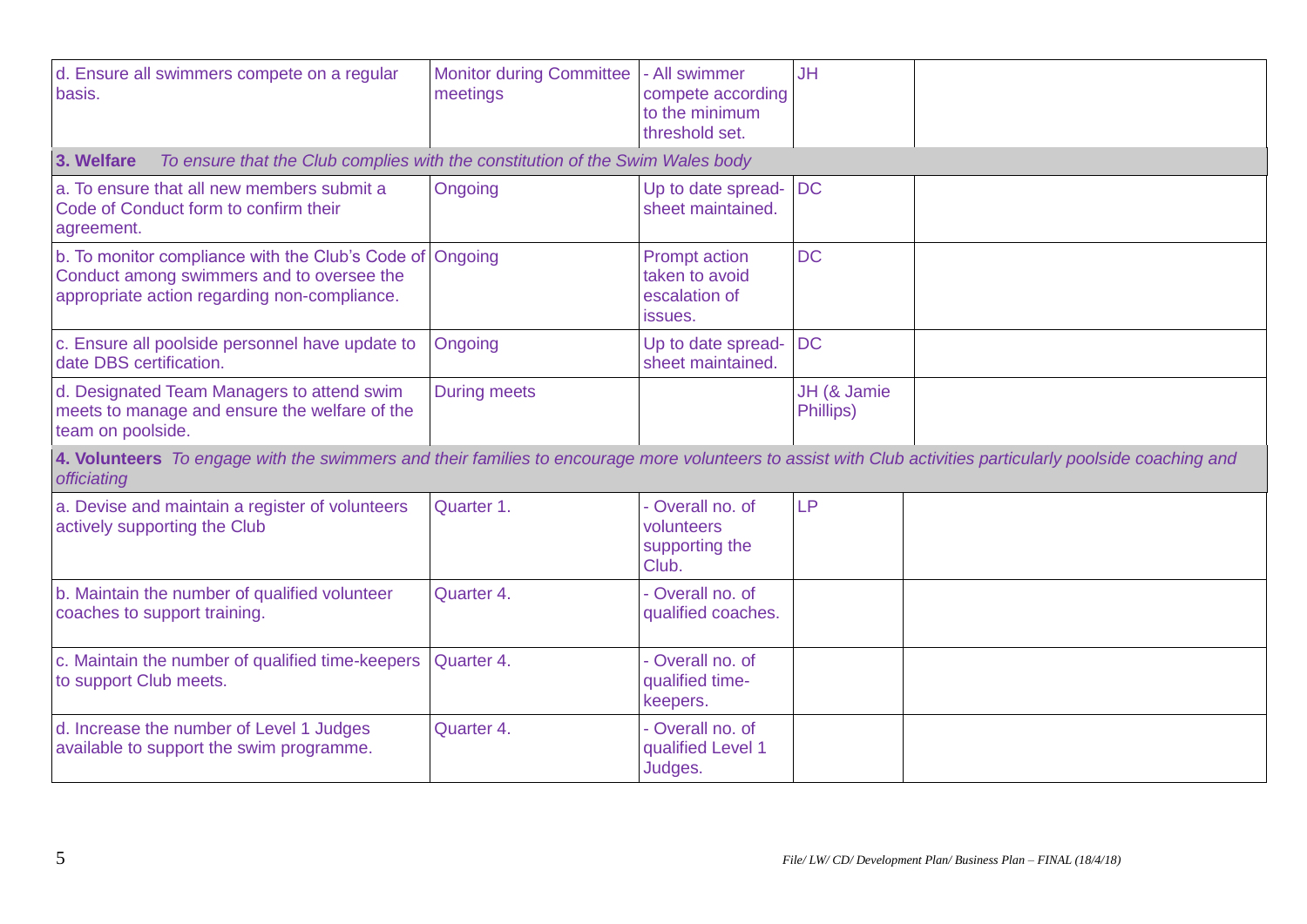| 5. Social & Other Events Deliver a programme of annual celebratory and engagement events for members                                                            |                                    |                                                                                   |                  |  |
|-----------------------------------------------------------------------------------------------------------------------------------------------------------------|------------------------------------|-----------------------------------------------------------------------------------|------------------|--|
| a. Arrange a Club trip to Oakwood Park                                                                                                                          | Sat 14 July 2018.                  | - Engagement and All<br>feedback from<br>participants.                            |                  |  |
| b. Organise the annual Club Presentation<br>Evening.                                                                                                            | Sat 29 September (from<br>7pm)     | <b>Engagement and</b><br>feedback from<br>participants.                           | $\overline{All}$ |  |
| c. Put on a Xmas Party.                                                                                                                                         | Fri 7 December 2018<br>(from 7pm). | - Engagement and<br>feedback from<br>participants.                                | AII              |  |
| d. Arrange our Annual General Meeting in line<br>with the Clubs constitution.                                                                                   | <b>March 2019.</b>                 | - Engagement and<br>feedback from<br>participants.                                | LW               |  |
| 6. Communications & Reputation To undertake communications and other activities that reinforce the good reputation of the Club and the buy in of its<br>members |                                    |                                                                                   |                  |  |
| a. Maintain and continue to build the profile of<br>the Celtic Dolphins website.                                                                                | Ongoing.                           | - Search engine<br>rankings.<br>- No. of hits.                                    | LW               |  |
| b. Provide at least 2 status updates via social<br>media weekly.                                                                                                | Ongoing.                           | - Updates issued<br>twice a week.<br>- Reach.<br>- Engagement.<br>- No. of likes. | $LW$ (JH)        |  |
| c. Maintain the Club Notice Board.                                                                                                                              | - Check and update<br>quarterly.   | - Update to date<br>and well-presented<br>info board.                             | <b>ST</b>        |  |
| e. Update the Club Captain's Board at<br>Pontardawe Pool following the election of Club<br>Captains.                                                            | September 2018.                    | - Up to date<br>Captain's Board.                                                  | CO               |  |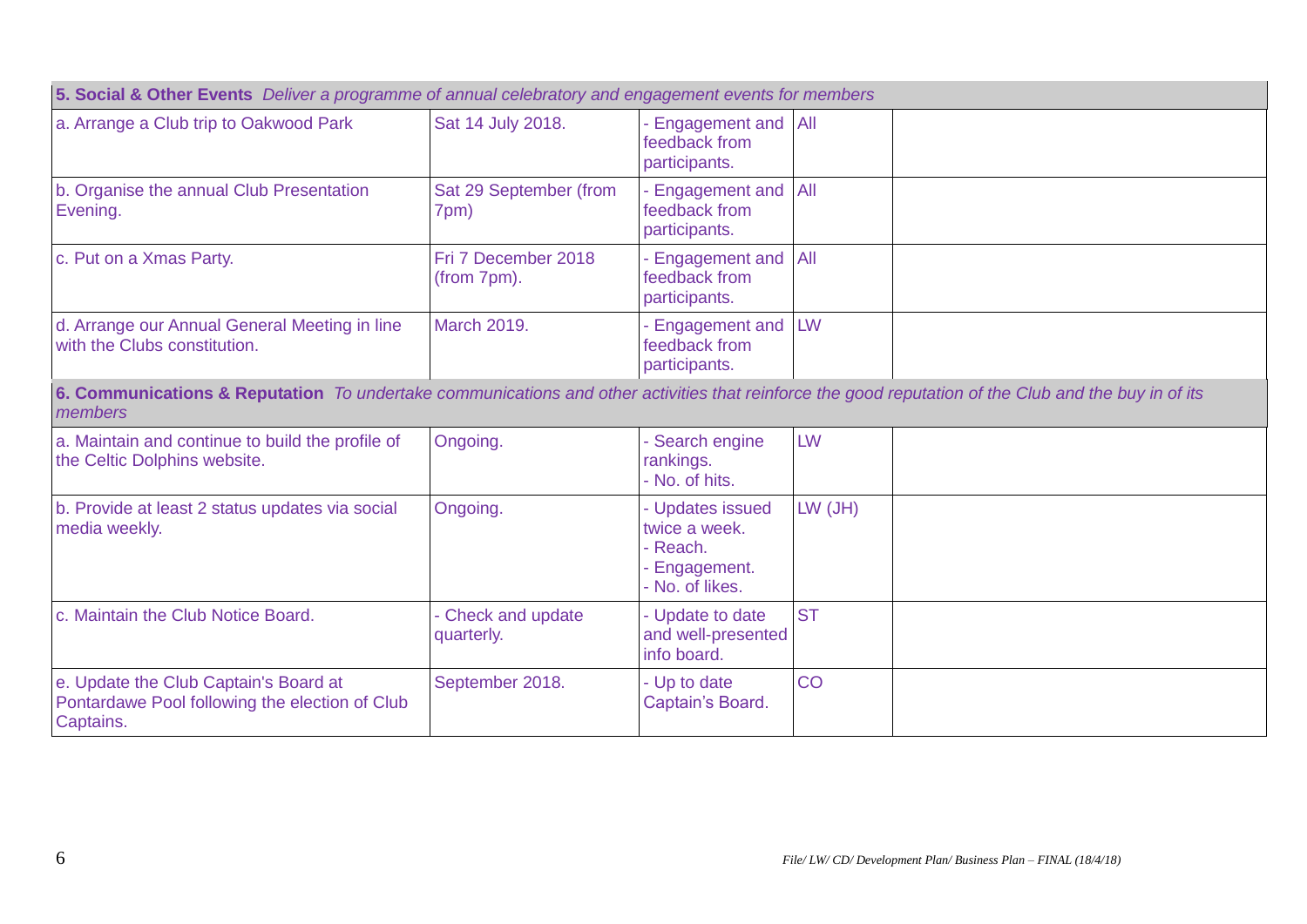| f. Circulate regular emails to Members regarding<br>the latest Club news and development.                                      | Ongoing                                                                                  | <b>Emails issued</b><br>before and after<br><b>Committee</b><br>meetings.<br><b>Emails issued</b><br>after key swim<br>meets and events.<br>- Notification of<br>operational/<br>training issues and<br>fixture related<br>activities. | LW & JH   |  |  |  |
|--------------------------------------------------------------------------------------------------------------------------------|------------------------------------------------------------------------------------------|----------------------------------------------------------------------------------------------------------------------------------------------------------------------------------------------------------------------------------------|-----------|--|--|--|
| g. Arrange regular poolside drop in surgeries to<br>enable the membership to raise any concerns/<br>issues with the Committee. | <b>Monthly</b>                                                                           | - No of surgeries<br>undertaken.<br>- No. of issues<br>identified and dealt<br>with.                                                                                                                                                   | LW        |  |  |  |
| h. Devise and execute a system to provide<br>regular formal feedback to members about<br>swimmers performance and development. | <b>System devised by June</b><br>2018 and implemented in<br>September 2018               | - No. of swimmers<br>to which feedback<br>has been provided.                                                                                                                                                                           | <b>DT</b> |  |  |  |
| f. Kit/ Merchandise:                                                                                                           |                                                                                          |                                                                                                                                                                                                                                        |           |  |  |  |
| ii. Oversee and deal with queries regarding Club<br>merchandise.                                                               | Ongoing                                                                                  | - Items purchased.<br>- Turn-around of<br>orders.                                                                                                                                                                                      | <b>CO</b> |  |  |  |
| 7. External Funding Source additional and external funding through grants and sponsorship to support Club activities.          |                                                                                          |                                                                                                                                                                                                                                        |           |  |  |  |
| a. Apply for grant funding for identified activities.                                                                          | Subject to grant<br>programme- Community<br><b>Chest</b>                                 | - No of<br>applications made.<br>- Amount of funds<br>generated.                                                                                                                                                                       | LP        |  |  |  |
| b. Seek sponsorship of key events and activities                                                                               | - Renew website<br>sponsorship May 2017<br>- Seek sponsorship of<br>Sprint Meet Jan 2018 | - No. of sponsors<br>secured.<br>- Amount of funds<br>generated.                                                                                                                                                                       | <b>ST</b> |  |  |  |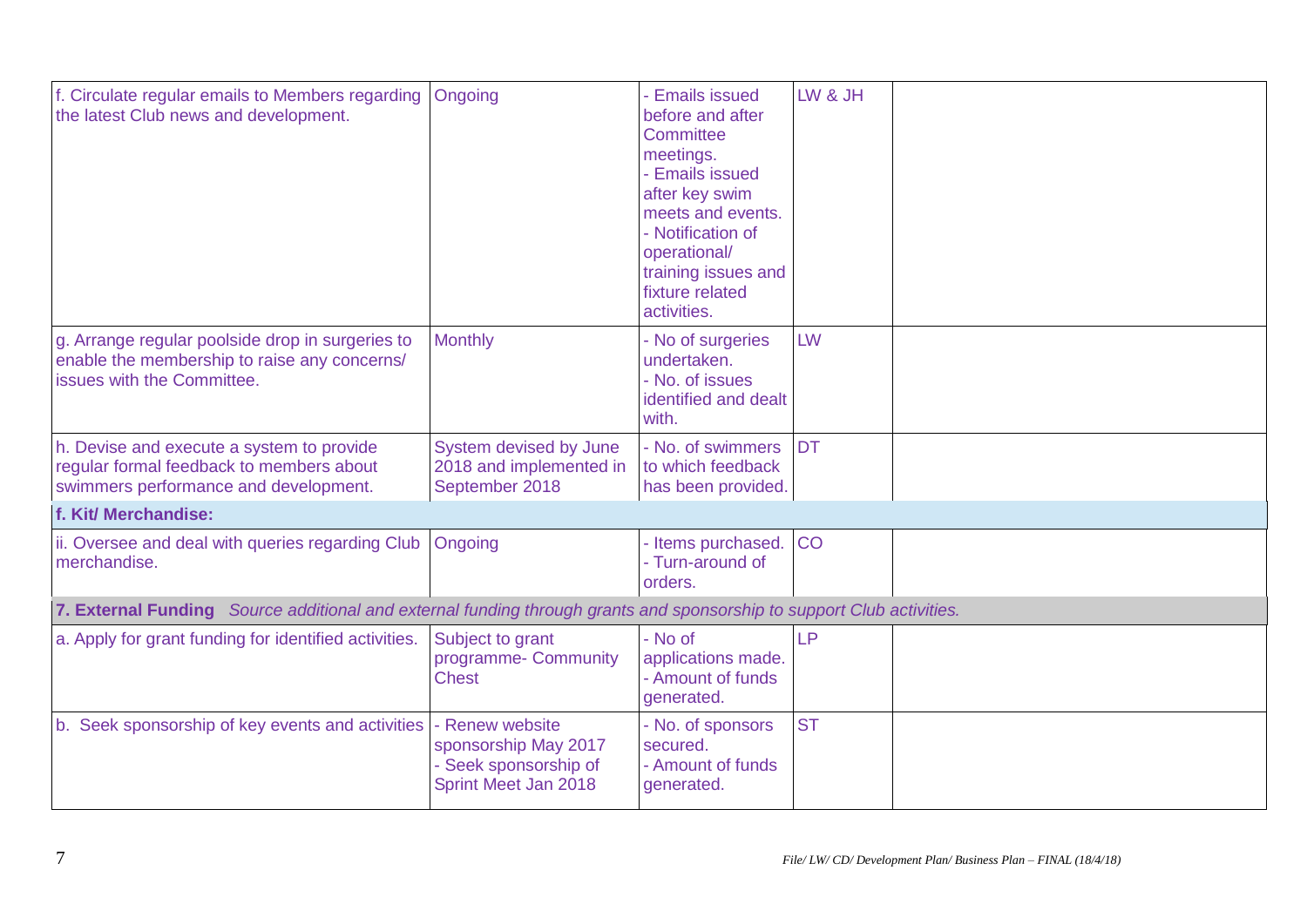| 8. Partnerships Work closely with Celtic Leisure, Swim Wales and other key partners to delivery our objectives                                      |                                                                                                                                                                                       |                                                                                                         |           |  |
|-----------------------------------------------------------------------------------------------------------------------------------------------------|---------------------------------------------------------------------------------------------------------------------------------------------------------------------------------------|---------------------------------------------------------------------------------------------------------|-----------|--|
| a. Engage with Celtic Leisure to keep them up to<br>date on Club developments, news and discuss<br>opportunities for cross working/ promotion.      | - Arrange meetings with<br><b>Celtic Leisure</b><br>management as and<br>when required.<br>- Copy Celtic Leisure<br>management into key<br>emails.                                    | $-2$ way<br>communication.<br>- Positive ongoing<br>relationship.                                       | DT & LW   |  |
| b. Engage with Swim Wales to keep them up to<br>date on Club developments, news and discuss<br>opportunities for cross working/ promotion.          | - Enable Swim Wales<br>Development Manager to<br>attend Committee<br>meetings and issue invite<br>to Club AGM.<br>- Copy Swim Wales<br><b>Development Manager</b><br>into key emails. | $-2$ way<br>communication.<br>- Positive ongoing<br>relationship.                                       | DT&LW     |  |
| c. Update and submit the Club's Development<br>Plan to Swim Wales annually.                                                                         | January 2019.                                                                                                                                                                         | - Agreed actions<br>fulfilled and new<br>actions identified.<br>- Document<br>updated and<br>submitted. | <b>LP</b> |  |
| 9. Club Sustainability<br>Manage the Club in a consistent and financially sustainable way to ensure its long term future                            |                                                                                                                                                                                       |                                                                                                         |           |  |
| a. Provide reports to the Committee overviewing<br>the Clubs finances on a rolling basis and<br>recommendations regarding potential<br>expenditure. | Per Committee meeting<br>as a standard agenda<br>item.                                                                                                                                | Committee<br>meeting minutes.                                                                           | CO        |  |
| b. Identify and escalate any financial risks<br>associated with the Club.                                                                           | As and when identified.                                                                                                                                                               | Committee<br>meeting minutes.                                                                           | CO        |  |
| c. Submit the Club's annual accounts to Swim<br>Wales.                                                                                              | April/May 2018.                                                                                                                                                                       | <b>Receipt of</b><br>accounts<br>acknowledged.                                                          | CO        |  |
| d. Agree fees and charges associated with the<br>Club including events, membership, kit etc.                                                        | <b>April 2018.</b>                                                                                                                                                                    | Fee schedule<br>agreed and                                                                              | CO        |  |